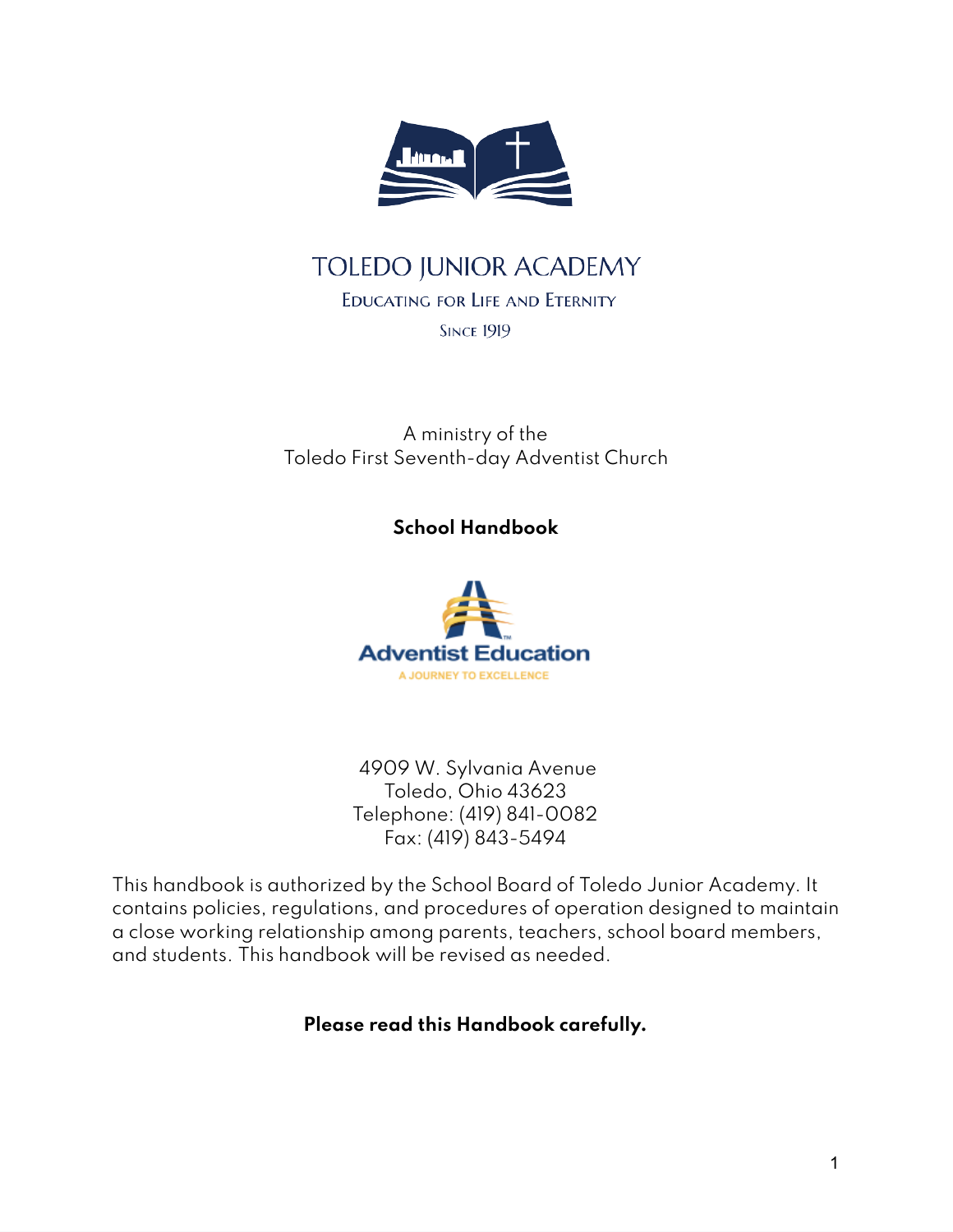#### **Welcome**

Toledo Junior Academy welcomes you and your child to our school. Our team of faculty and staff want to make your child's educational experience as stimulating and fulfilling as possible. It is our desire to help children attain their fullest academic potential and enhance their walk with Jesus Christ. At Toledo Junior Academy students are not numbers; they are people who are loved and respected. We consider it a privilege to work with you in meeting your child's academic and spiritual needs.

#### **Our Mission:**

To Educate Students for Life and Eternity

#### **Vision**

We are a Christ-centered school where dedicated teachers, parents and church members actively provide a nurturing and creative environment that challenges students to achieve their highest potential. Values of love, respect, honesty, integrity, responsibility, service, and excellence are visible everywhere.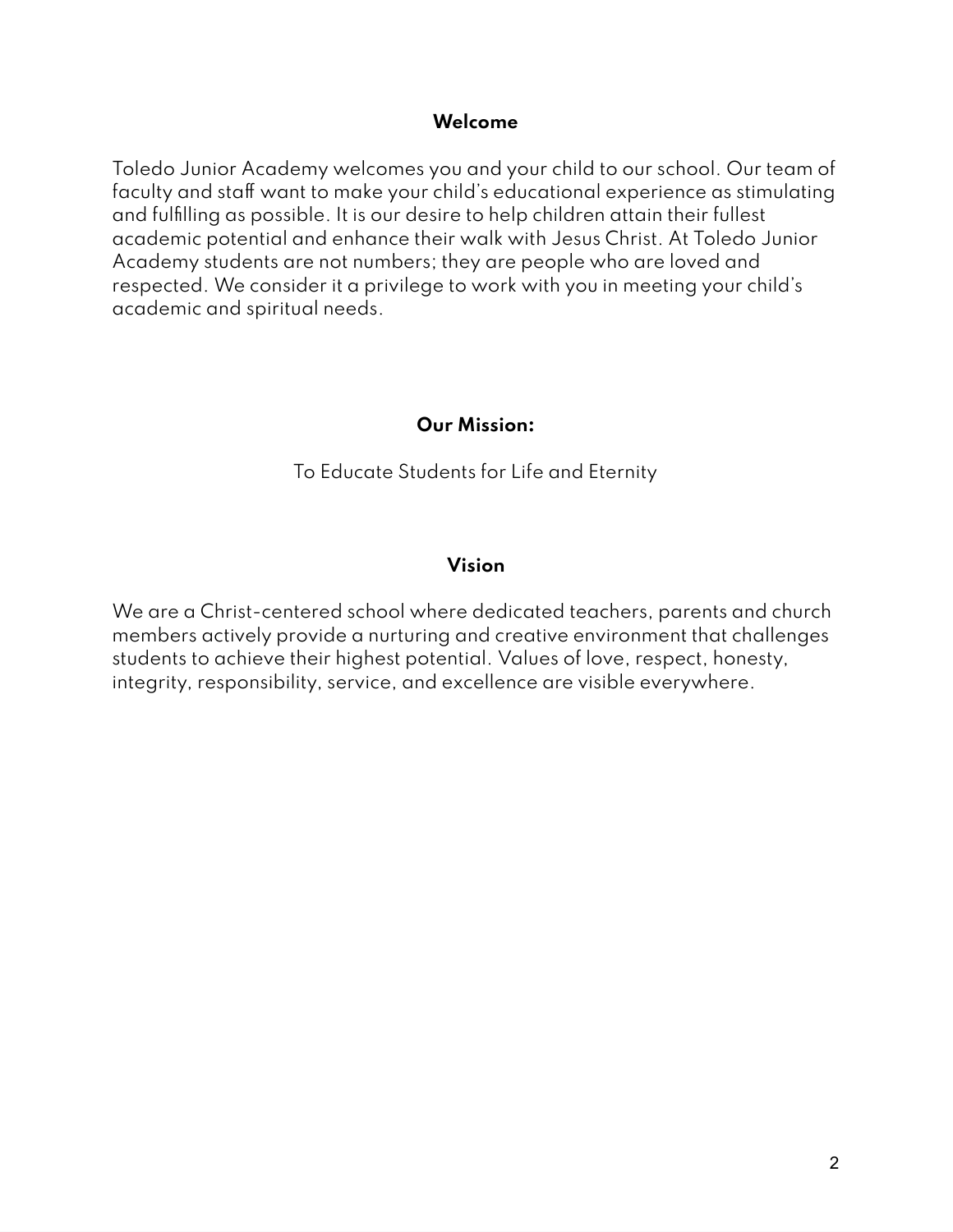## **Table of Contents**

| Welcome                                | $\overline{2}$ |
|----------------------------------------|----------------|
| <b>Mission Statement</b>               | $\overline{2}$ |
| Vision                                 | $\overline{2}$ |
| Philosophy                             | 4              |
| Admission                              | 5              |
| Length of School Year and Day          | 5              |
| <b>Financial Policies</b>              | 6-7            |
| Snow Days and Emergency Information    |                |
| Attendance Policies                    | $8-10$         |
| <b>Behavior Expectations</b>           | $ 1 - 4 $      |
| Anti-Bullying Policy                   | $13 - 14$      |
| <b>Discipline Policy</b>               | 15             |
| Parent/Family Involvement              | 15             |
| <b>Fundraising Program</b>             | 15             |
| Dress Code and Personal Presentation   | $16 - 17$      |
| Grading                                | 18             |
| <b>General Policies and Procedures</b> | $19 - 20$      |
| School Board                           | 21             |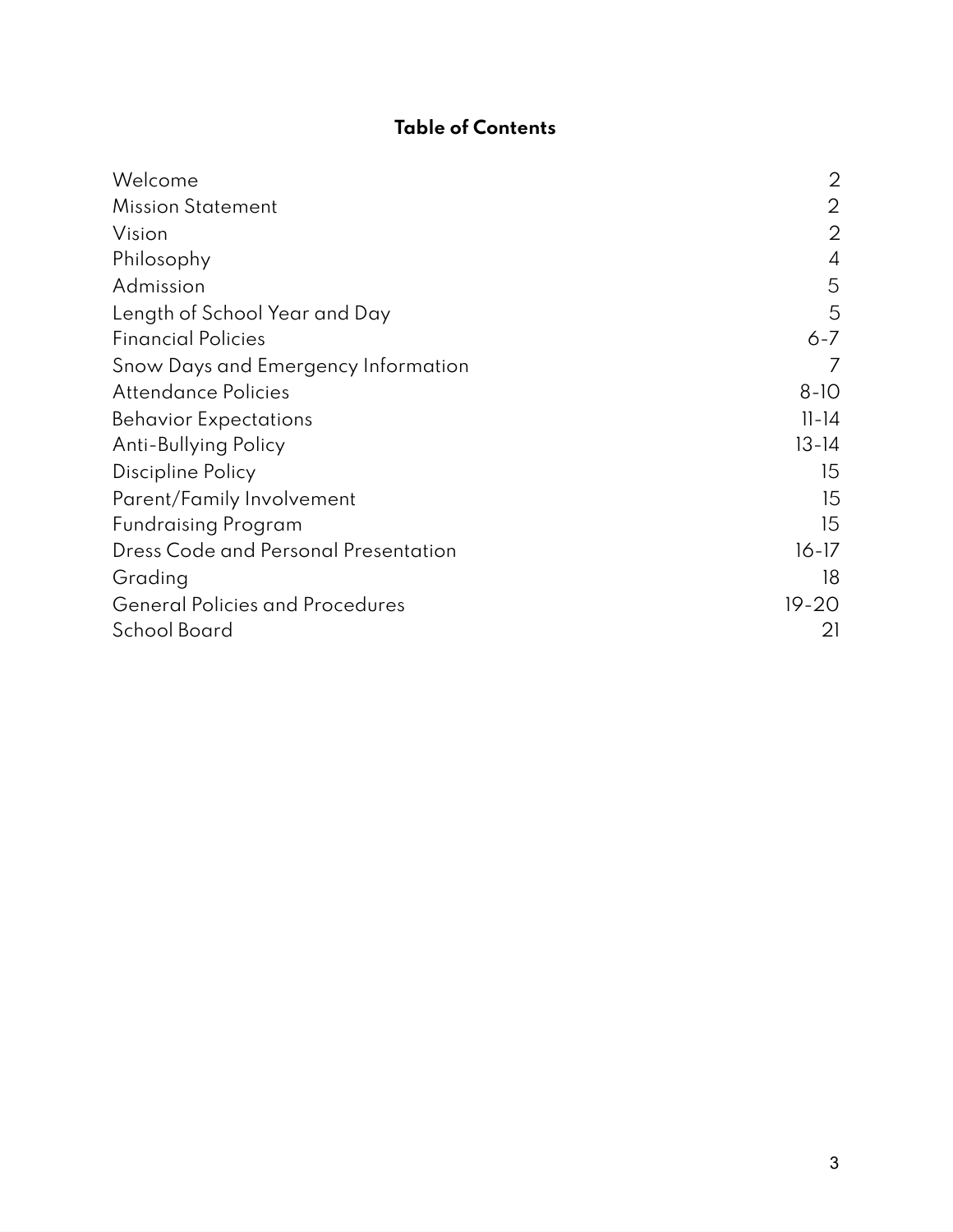## **Philosophy**

True education addresses the needs of the whole person and is concerned with the physical, mental, spiritual, social, and emotional aspects of life. This is best accomplished when the family, school, and church work as one.

Ideally, the parent is the child's first teacher. At birth, children start a lifelong, never-ending process of learning. In most cases, the parent is not only the child's first teacher, but also the child's best teacher. For this reason, Toledo Junior Academy supports, encourages, and desires parental involvement with their child's education.

Children learn best when they are placed in a loving, caring, and nurturing atmosphere. This helps children to develop a sense of self-worth and confidence. In turn, this motivates children to excel in their learning. Each member of the faculty and staff of Toledo Junior Academy is dedicated to treating every student with love and compassion.

Jesus Christ is the center of Toledo Junior Academy and there are two basic rules:

- 1. Love God with all your heart: and
- 2. Love your neighbors, classmates, and teachers as yourselves.

Toledo Junior Academy is a community of learners that are:

**Trustworthy** friends and students

**Joyful** and show Jesus in our actions

**Accountable** for our learning and choices

The principal goal of education is to create persons who are capable of doing new things for God and mankind, not simply repeating what other generations have done. Our commitment is to constantly improve each child's educational experience. We encourage all students to use their imagination and to exercise cognitive problem-solving skills. Proper development of each student prepares him or her for the joy of service in the world and for the higher joy of life through eternity with Jesus.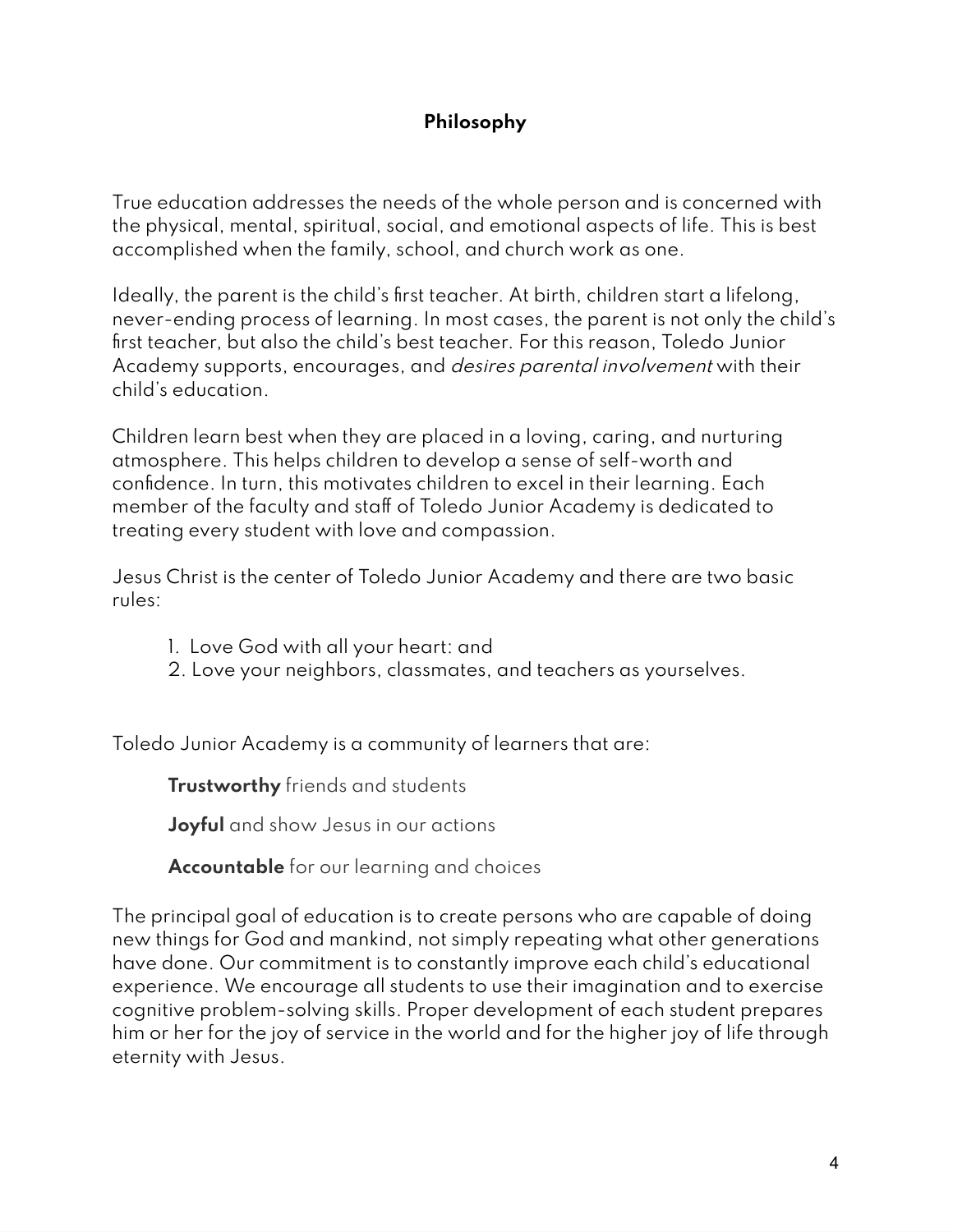#### **Admission**

Non-Discriminatory Policy: Toledo Junior Academy welcomes students of any race, color, national and ethnic origin, or gender who want a quality Christian education, to all the rights, privileges, programs, and activities generally accorded or made available to students. The school makes no discrimination in administration of education policies, application for admissions, scholarship or loan programs, and athletic or extra-curricular programs.

### **Admission Limitations**

Toledo Junior Academy is not equipped to accept students who have serious mental, physical or emotional challenges, or who demonstrate serious academic and/or behavioral problems.

**Application:** Those who present themselves for admission to Toledo Junior Academy will complete the following:

- 1. Submission of the application form.
- 2. Interview with parents and student(s).
- 3. Academic Testing for placement.
- 4. Submission of current medical records with up-to-date immunizations.

5. Submission of past school records from all previous educational institutions, including official home school records.

**Entrance Age:** Each student entering Kindergarten must be five years of age on or before September 1st of that year. Students entering the first grade must be six years of age on or before September 1st of that year.

**Physical Examinations:** Health forms and immunization records must be completed for any new student and updated for any returning student as required by the Ohio Department of Health.

Grade placement will ultimately be determined through evaluation, testing, and parent/teacher conferences. Likewise, placement in levels of certain subject areas such as reading and math will be determined through placement testing, regardless of levels completed in previous years. This testing is required before a student's acceptance into TJA. Admission is granted based on available space, testing results, interviews, and written recommendations. In considerations of admissions of transfer students, Toledo Junior Academy reserves the right to give preference to students in grades K-2. Siblings of those students may also be considered, contingent on previous grades, personal references, admissions testing, and interviews.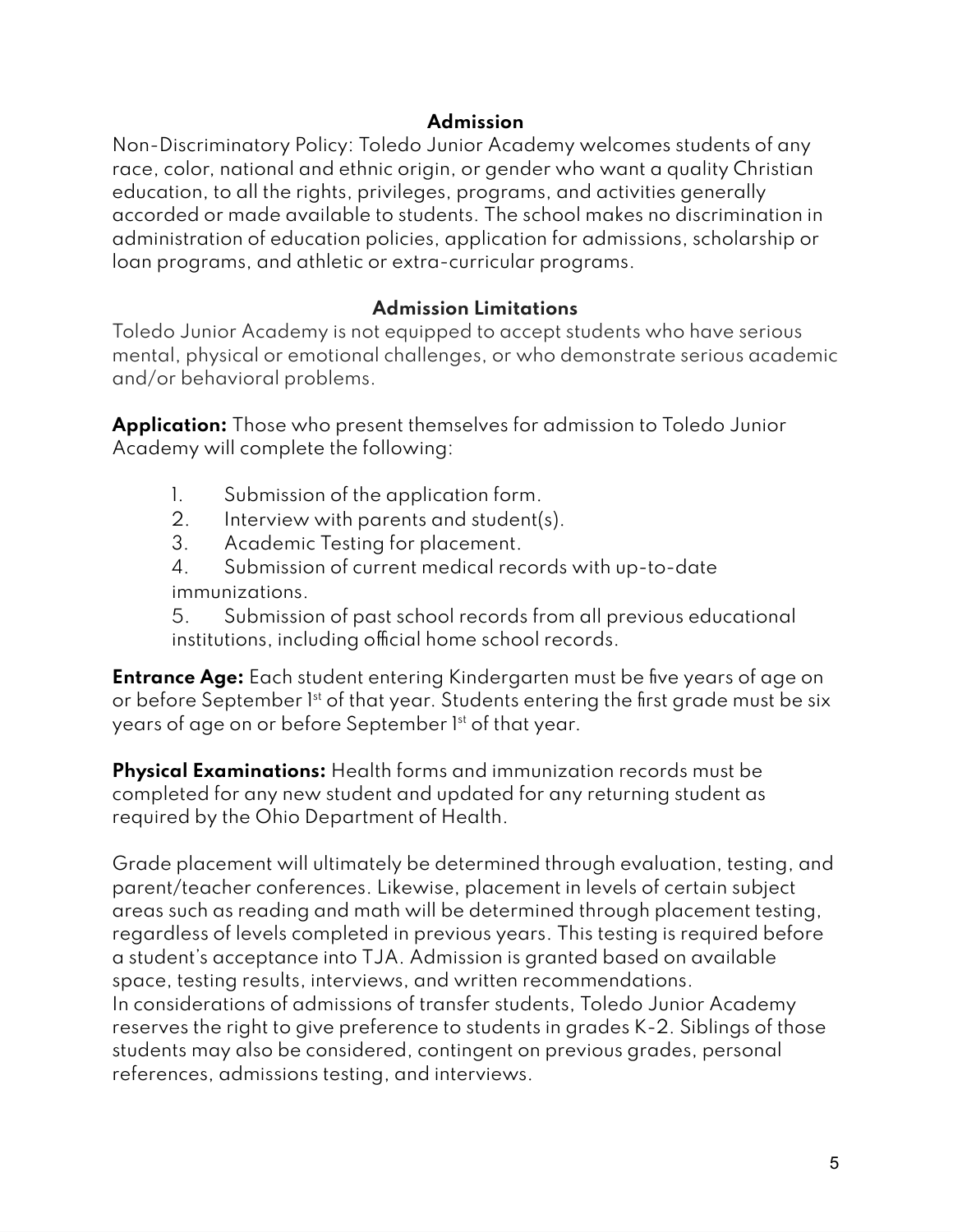If at any time the school feels that the values of the students and/or parents do not align with those of the school handbook, then students may be asked to withdraw.

Toledo Junior Academy does not admit or retain individuals who engage in sexual misconduct, which includes non-marital sexual conduct or the encouragement or advocacy of any form of sexual behavior that would undermine the Christian identify or faith mission of Toledo Junior Academy and the Seventh-day Adventist Church.

## **Length of the School Year**

Toledo Junior Academy operates in accordance with the Ohio School Calendar as determined by the Ohio Conference Board of Education. The official school year is 180 days.

## **Length of the School Day**

The number of school days and hours for grades K-8 is in accordance with State Laws and the Ohio Conference Board of Education.

Unless otherwise announced, school hours for grades K-8 are:

8:00am-3:00am Monday through Thursday and 8:00am-2:00pm Friday

### **Toledo Junior Academy Financial Policies**

Tuition for private schools can be very expensive. It costs from \$6000 to \$8000 to educate a child at Toledo Junior Academy, even after receiving minimal subsidy from the state of Ohio. We appreciate that the Ohio Conference of Seventh-day Adventists and the Toledo First Seventh-day Adventist Church, as well as private donors, highly subsidize tuition so that our costs can remain relatively low.

**Monthly Payments:** Ten percent of total tuition (or of your portion, if a scholarship recipient) is due before the first day of school in August and on the 15th of each month thereafter, through May, totaling 10 monthly payments.

**Tuition Contract:** All parents must sign a tuition contract indicating their compliance with the financial policies. The registration fee and first month's tuition must be agreed upon by the principal and treasurer and indicated on the tuition contract.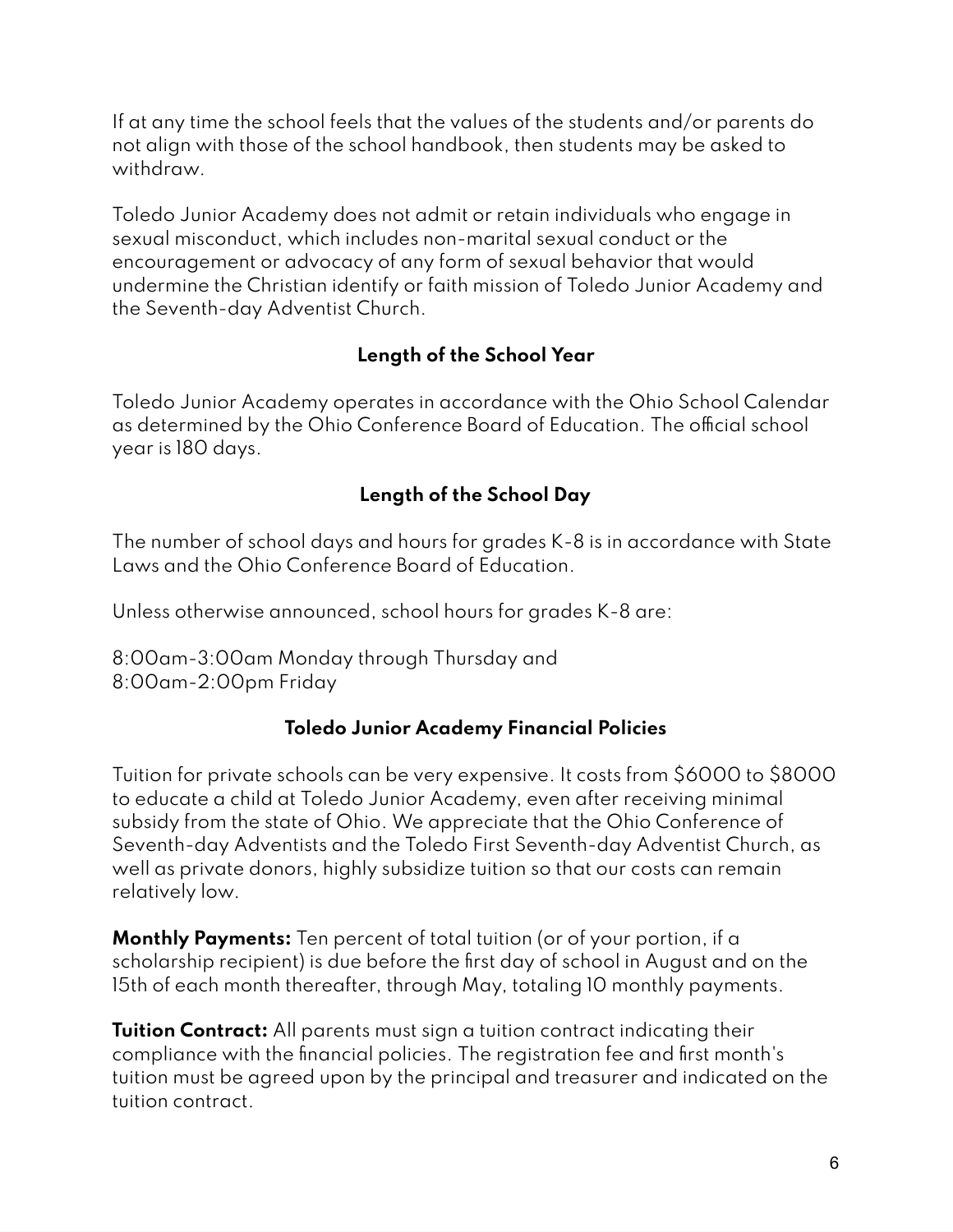**Non-Refundable Tuition and Fees:** A non-refundable registration fee for all grade levels is due at registration. Any prepaid tuition amounts for students leaving at any point in the school year are not refundable. Monthly tuition amounts for students who withdraw with a balance due will not be prorated.

**Returned Checks:** A \$25 charge will be assessed for all checks returned due to insufficient funds.

**Past Due Accounts:** If an account is two months past due, the person responsible for the account must make satisfactory arrangements for payment. Report cards and diplomas will be denied for students whose accounts and fees are delinquent. A student who has an unpaid balance from the previous school year may not be permitted to re-enroll until full payment/arrangement for payment is made.

**Transfer Fee:** If an account is delinquent and the student no longer attends Toledo Junior Academy, a fee to transfer the record may be added to the unpaid balance.

**Financial Assistance:** Financial assistance applications are available to families who qualify. Application forms are available from the school office. We must receive the previous year's 1040 Income Tax Form (a W-2 will not suffice) from each family requesting assistance.

**T.R.I.P. Program:** Parents and others can purchase gift cards at face value, and 50% of the profit from those purchases can be credited toward tuition accounts. The purchaser may choose which student's account the amount is applied to. This fundraiser supplements our general budget and can be most successful if all parents are involved.

**Incidental Fees:** TJA has various activities that may require additional money throughout the school year. These may include field trips (costs will vary), lunches, snacks, class pictures, special projects, yearbook, graduation, 8th-grade class trip, etc.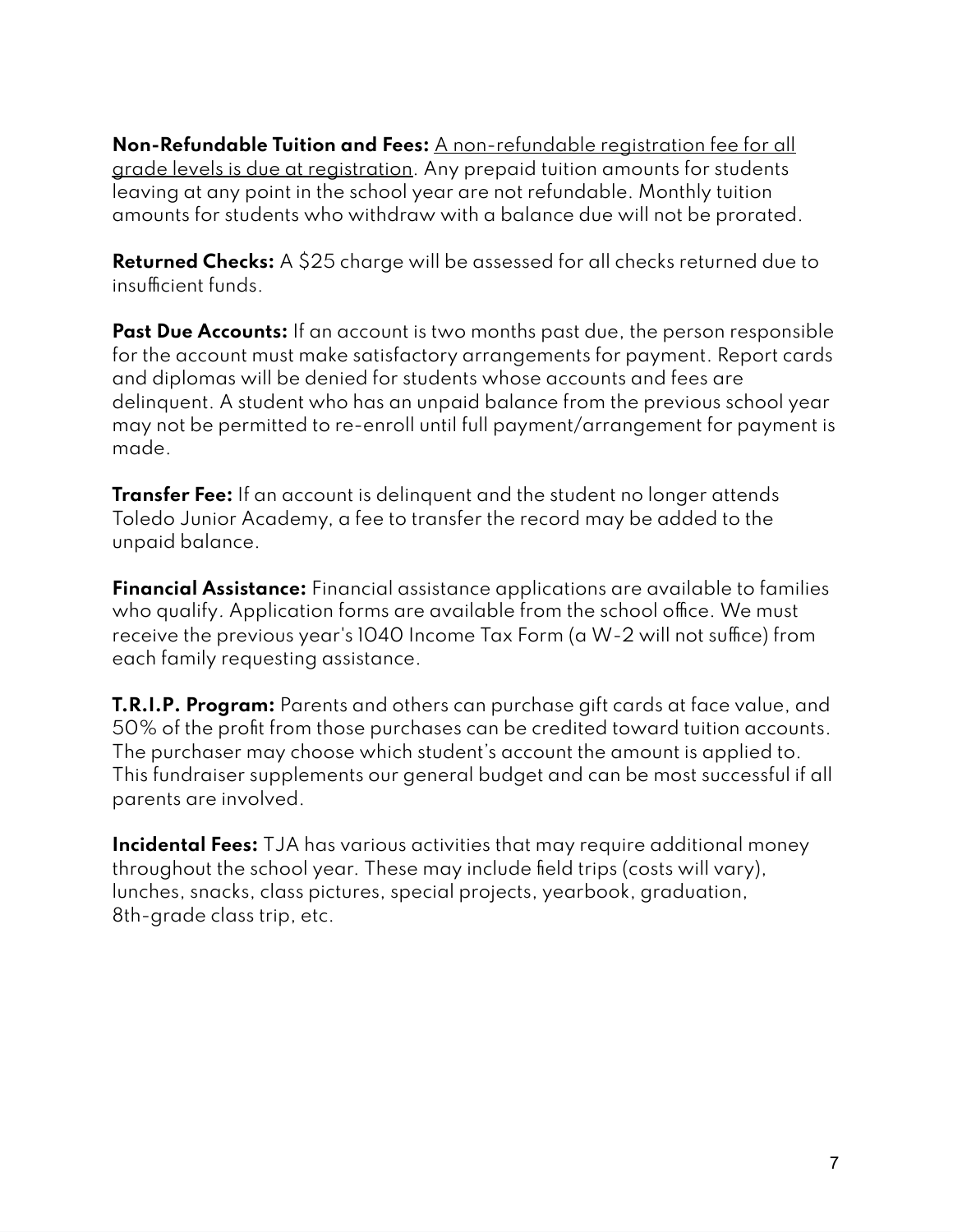### **Attendance Policies**

**Philosophy** A highly successful education experience at Toledo Junior Academy begins with good attendance. Being present each and every school day instills self-discipline, exposes a student to group interaction with teachers and classmates, and enables a student to hear and participate in class instruction, discussion, and other related learning experiences. The student and parent share the responsibility of making every effort for the student to attend class every school day. Parents have the added responsibility of accounting for their child's absences or lateness by contacting the school office expediently.

**Arrival:** The school is bound by state law to maintain regular attendance and punctuality records. Attendance is taken in the classroom at 8:00am and students arriving thereafter will be counted tardy. Doors will be open at 7:45am. Do not leave your children unattended. Children should not be brought to school before official opening times on delayed days unless specific arrangements have been made with the teachers. Children are never to be dropped off at the James Meade Learning Center unless prior arrangements have been made for paid day-care.

#### **Tardy Policy:**

Parents will be notified in writing when a child is marked tardy for the 5th time. Five unexcused tardies will equal one unexcused absence. The Principal reserves the right to request a parent conference should a student have excessive tardies/absences.

**Extended Absences** Students absent 10 consecutive days or 35 days within a school year without special arrangements with the Principal may be asked to withdraw and/or be retained at grade level.

**Unexcused Absences** Students who accumulate 20 unexcused absences during the school year may be retained at the current grade level, may be asked to withdraw, or may not be allowed to return to Toledo Junior Academy the following school year. Parents will be notified in writing when a student has received his/her 5th unexcused absence. The Principal reserves the right to request a parent conference should a student have excessive absences.

**Excused Absences** Students who are absent due to illness may bring a doctor's excuse or a parent note and have their absence marked as excused. The Principal reserves the right to require a doctor's note should absences become excessive.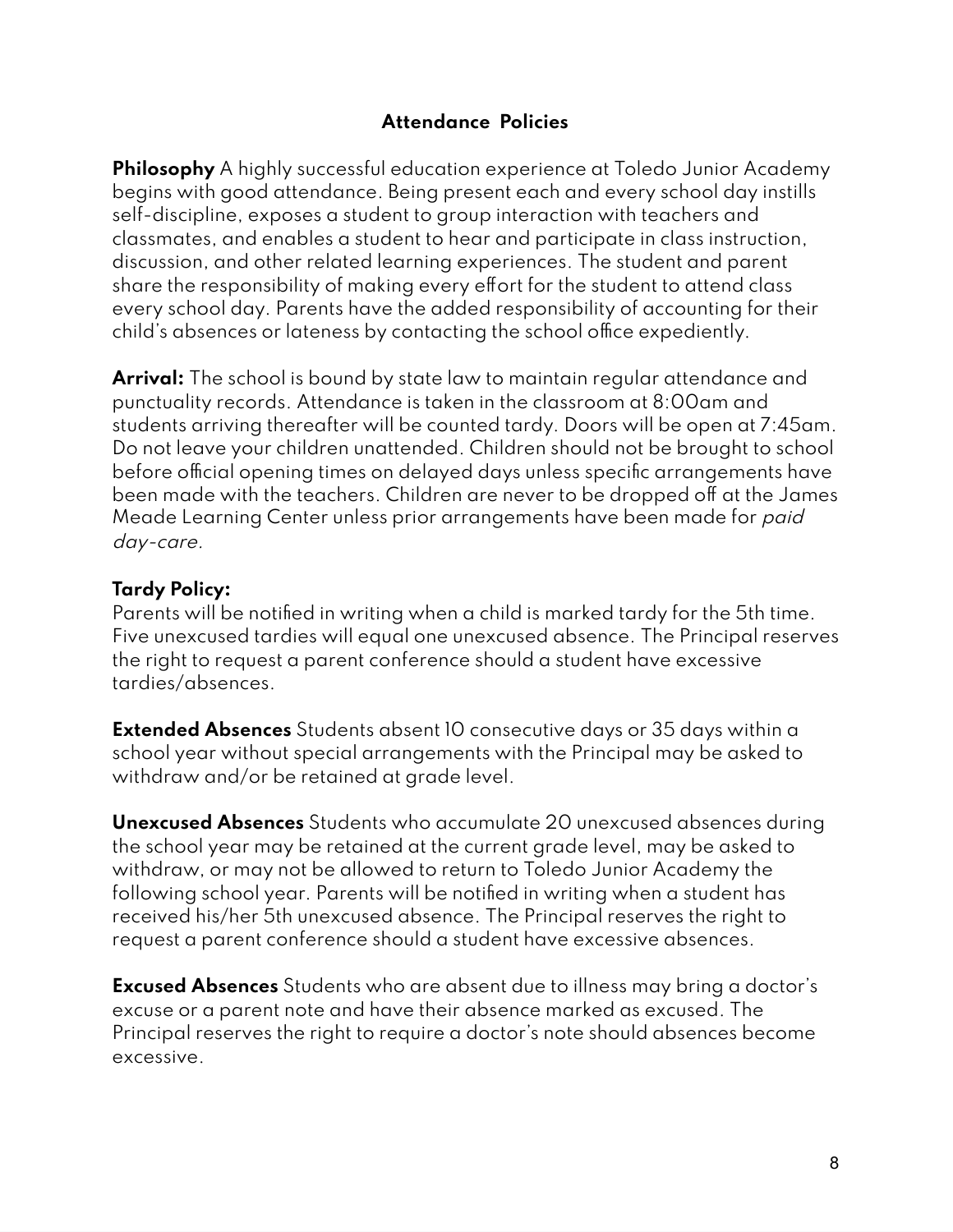### **Excused Absences Information (Correlates with EdChoice Scholarship Excused Absence Policy):**

· **Illness or injury of the child**. The parent/guardian must provide documentation to Toledo Junior Academy. Any absence for illness or injury of the child which exceeds three days absent from school must be certified in writing by a physician or appropriate health professional.

· **Illness in the family necessitating the presence of the child**. The parent/guardian must provide documentation to the chartered nonpublic school stating the nature of the illness and the circumstances which require the presence of the child. Any such absence which exceeds three days absent from school must be certified in writing by a physician or appropriate health professional.

· **Quarantine of the home**. The absence of a child from school under this condition is limited to the length of quarantine as determined by the proper health professionals.

· **Death of a relative**. The absence arising from this condition is limited to a period of three days and must be documented in writing by the parent/guardian of the student. Any absence for this reason in excess of three days must be approved by the Chief Program Officer of the Ohio Educational Choice Scholarship Program.

· **Medical or dental appointment**. The parent/guardian must provide documentation to Toledo Junior Academy. TJA school may require a written statement from the physician or dentist upon request.

· **Observance of religious holidays**. A child shall be excused for absences for the purpose of observing a religious holiday consistent with his/her truly held religious beliefs. The parent/guardian must provide documentation to Toledo Junior Academy detailing dates of all absences for religious holidays.

· **High School Visitation**. The parent/guardian must provide documentation from the high school, or technical program verifying the date and time of the visitation.

· **Emergency or other set of circumstances**. The parent or guardian must provide documentation to Toledo Junior Academy detailing the emergency circumstances. Any absence for this reason in excess of three days must be approved by the Chief Program Officer of the Ohio Educational Choice Scholarship Program.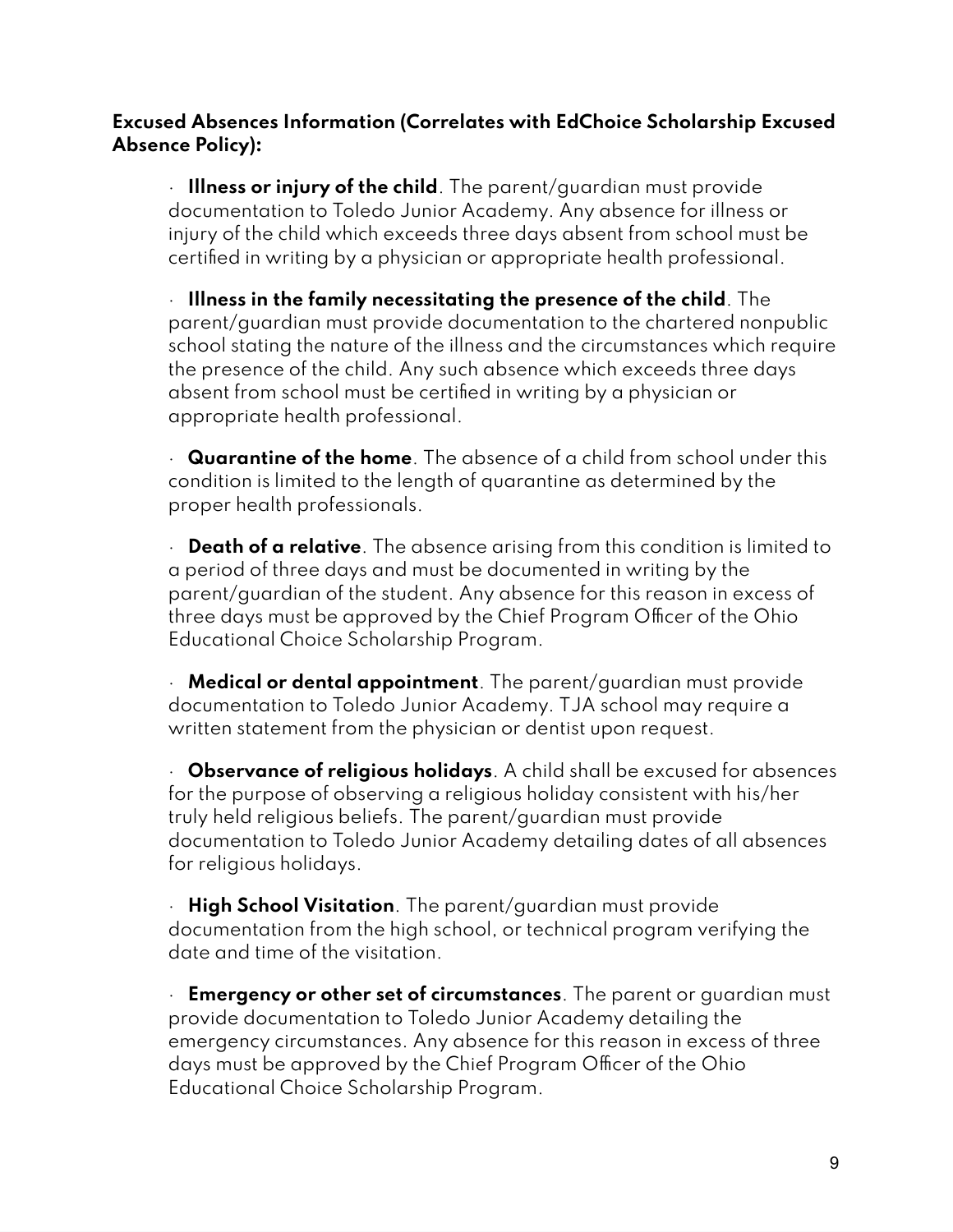| <b>Tardies</b>               |                                                                                                                                                                             |  |
|------------------------------|-----------------------------------------------------------------------------------------------------------------------------------------------------------------------------|--|
| 5 Tardies                    | l absence recorded per 5 tardies                                                                                                                                            |  |
| 10 Tardies                   | Office will notify parent/guardian                                                                                                                                          |  |
| <b>Absences</b>              |                                                                                                                                                                             |  |
| 5 Unexcused Absences         | Parent/Guardian Notification                                                                                                                                                |  |
| 10 Consecutive Absences      | Parent/Guardian Meeting with<br>Principal/Attendance Intervention<br>Team and possible withdrawal from<br><b>TJA</b>                                                        |  |
| <b>10 Unexcused Absences</b> | Parent/Guardian Meeting with<br>Principal/Attendance Intervention<br>Team                                                                                                   |  |
| 20 Unexcused Absences        | Loss of EdChoice Scholarship, per the<br><b>Ohio Department of Education</b>                                                                                                |  |
| 20 Unexcused Absences        | Possible retention at the current<br>grade level, mid-year withdrawal, or<br>student may not be allowed to return<br>to Toledo Junior Academy the<br>following school year. |  |

**Dismissal:** To facilitate a safe and orderly dismissal, we require that the parents/guardians of the children drive in a single line into the parking lot in front of the school entrance. Students will be called from their respective classrooms and will be escorted to your vehicle. Should you need to speak with your child's teacher, please make arrangements for after the 3:15pm dismissal deadline.

TJA does not provide an after school care program. It is imperative that you pick up your child promptly at 3:00pm Monday through Thursday and at 2:00pm on Fridays (unless we have early dismissal which you will be notified prior).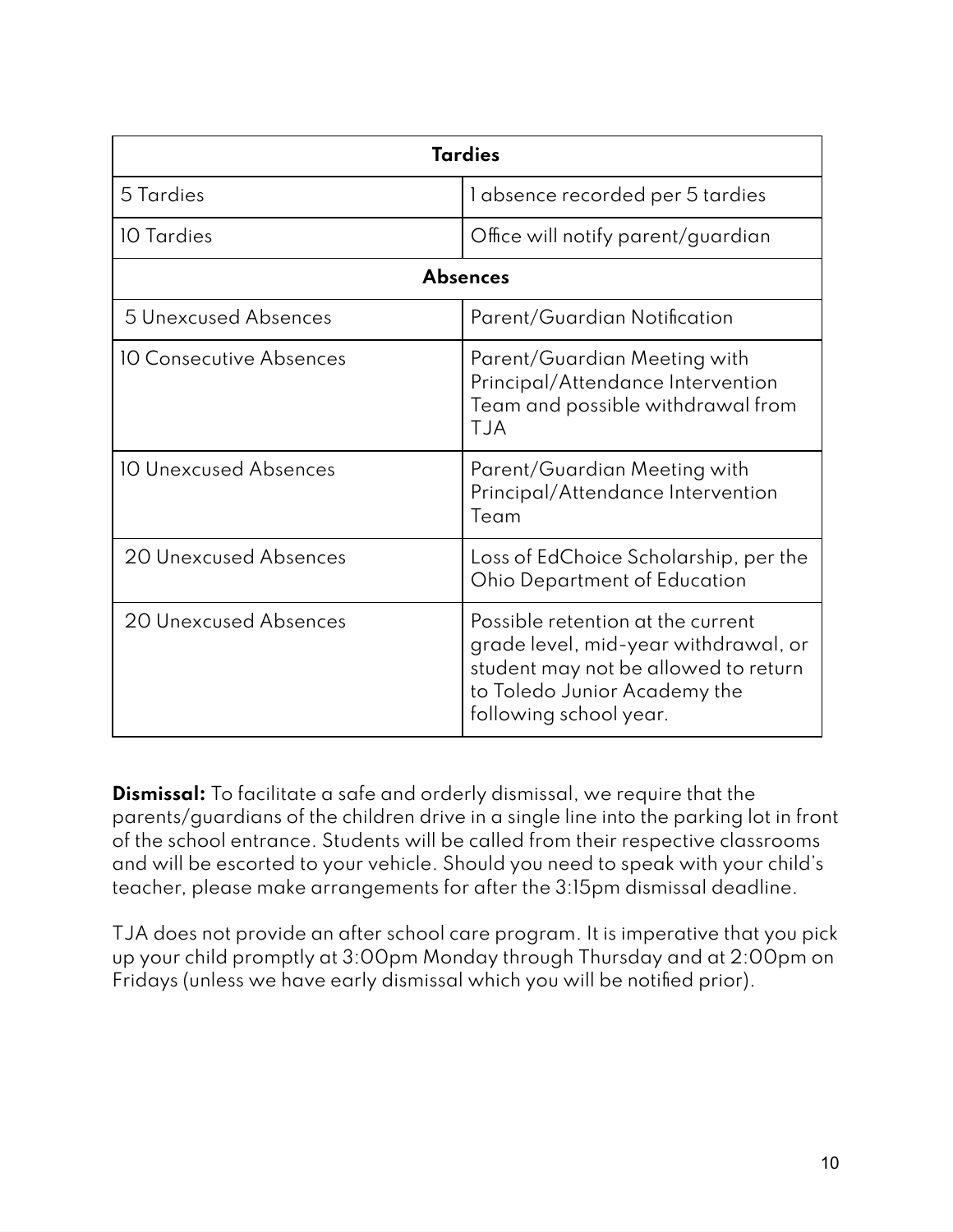### **Required School Days**

School events other than regular school days may be scheduled. Those events requiring mandatory attendance will be announced well in advance. (For example: Science fairs, music performances, field trips, and alumni weekend.)

### **Snow Days and Emergency Information**

Toledo Junior Academy will follow the weather-related school closing/delay decisions of **Sylvania Public Schools** as announced on local television, radio stations, and news websites, unless otherwise announced. **Specific TJA closings/delays will be listed on ABC, Channel 13.**

### **Behavior Expectations**

"Be imitators of God, therefore, as dearly loved children and live a life of love..." Ephesians 5:1. As in the example of Christ, we must treat each other with love, respect, and acceptance. In keeping with this environment, our policy on conduct is essential. Behavior at Toledo Junior Academy requires individual responsibility for honesty, integrity, and self-discipline.

### **Expectations for Students:**

**Honesty:** Stealing, cheating, deceiving, fraud, entering locked places, or any act of dishonesty will result in disciplinary action.

**Safety:** Students need to observe safety precautions at all times. Possession of use of firearms, knives, other weapons, or any item deemed dangerous by school staff is prohibited and may result in dismissal.

**School and Personal Property:** Respect for property is basic. Parents will be held responsible for any damages that result from destruction or careless treatment by the students. Students will be charged for textbooks and library books lost or returned in unsatisfactory condition.

**Leaving the School Premises:** During the time from arrival to dismissal, students are not allowed to leave the classroom, building, or school property for any reason without permission from the teacher or principal.

**Personal Items:** Inappropriate reading material, pictures, posters, or computer software are not allowed on the school premises. All personal electronic devices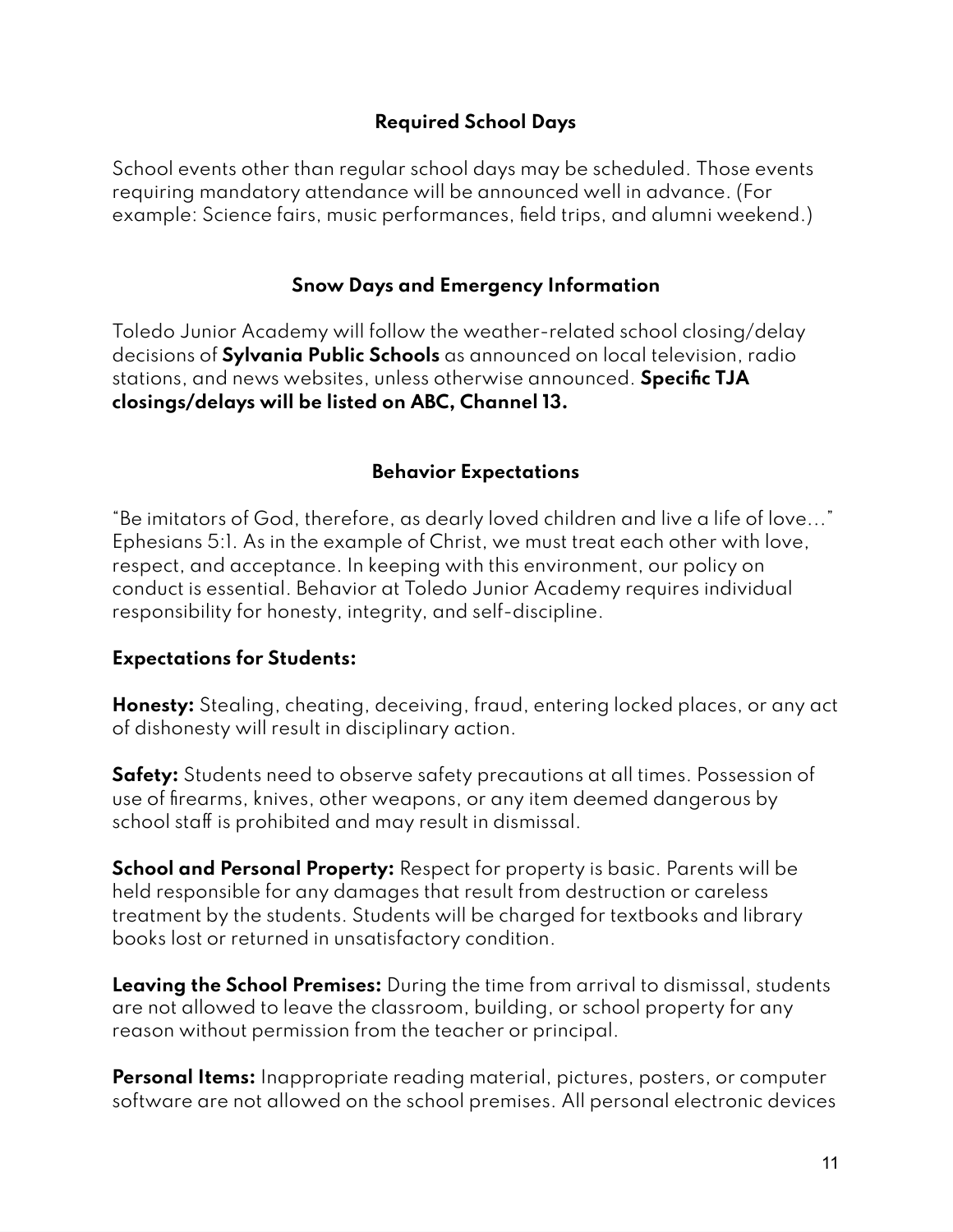should be left at home. If any of these items are found at school, a staff member will take possession of it. At the first offense, a parent may retrieve the item. Subsequent offences may require disciplinary action.

If teachers reasonably suspect that a child has any item on school property that goes against school policy, then they have the right to inspect the child's desk, locker, backpack, and any other personal property and confiscate the item.

**Telephone Usage:** Parents who, in an emergency situation, feel they need to contact their child during the school day should call the school phone. Students are not to have cell phones with them during the school day, including in their desks, backpacks, lockers, etc. If a parent wishes their child to carry a phone with them to and from school, then it is that child's responsibility to turn that phone in to the classroom teacher upon entering the building and to collect it at the end of the day when their ride arrives. Teachers will not be expected to drive back to the school at the end of a school day to retrieve a forgotten phone for a child.

**Respect:** Toledo Junior Academy emphasizes respect for God, teachers, and peers. Students are expected to honor the philosophies of the school in their speck and treatment of one another. Examples of disrespect include the following:

- 1. Undermining the religious ideals of the school.
- 2. Direct insubordination toward teachers, staff or adult volunteers.

3. Keeping the teacher from being effective or fellow students from learning.

4. Any kind of demeaning gesture, threat of violence, physical or verbal attack, or bullying of any kind as perceived by school staff.

5. Refusal to participate in assigned activities, and/or complete assigned tasks.

**Respect for James Meade Learning Center:** Under no circumstances should students or parents enter the James Meade Learning Center as a throughway to the church without specific direction from a classroom teacher. For the safety of the children there, and for their comfort at nap time, traffic through there must be minimal. If you take advantage of the free bread offered at the church on some mornings, please go outside and around the building to get there and back.

**Expectations of Parents:** Parents are a child's life support system. Consequently, the most important support a child can receive comes from the home. Parents encourage their children's learning by making sure that students arrive at school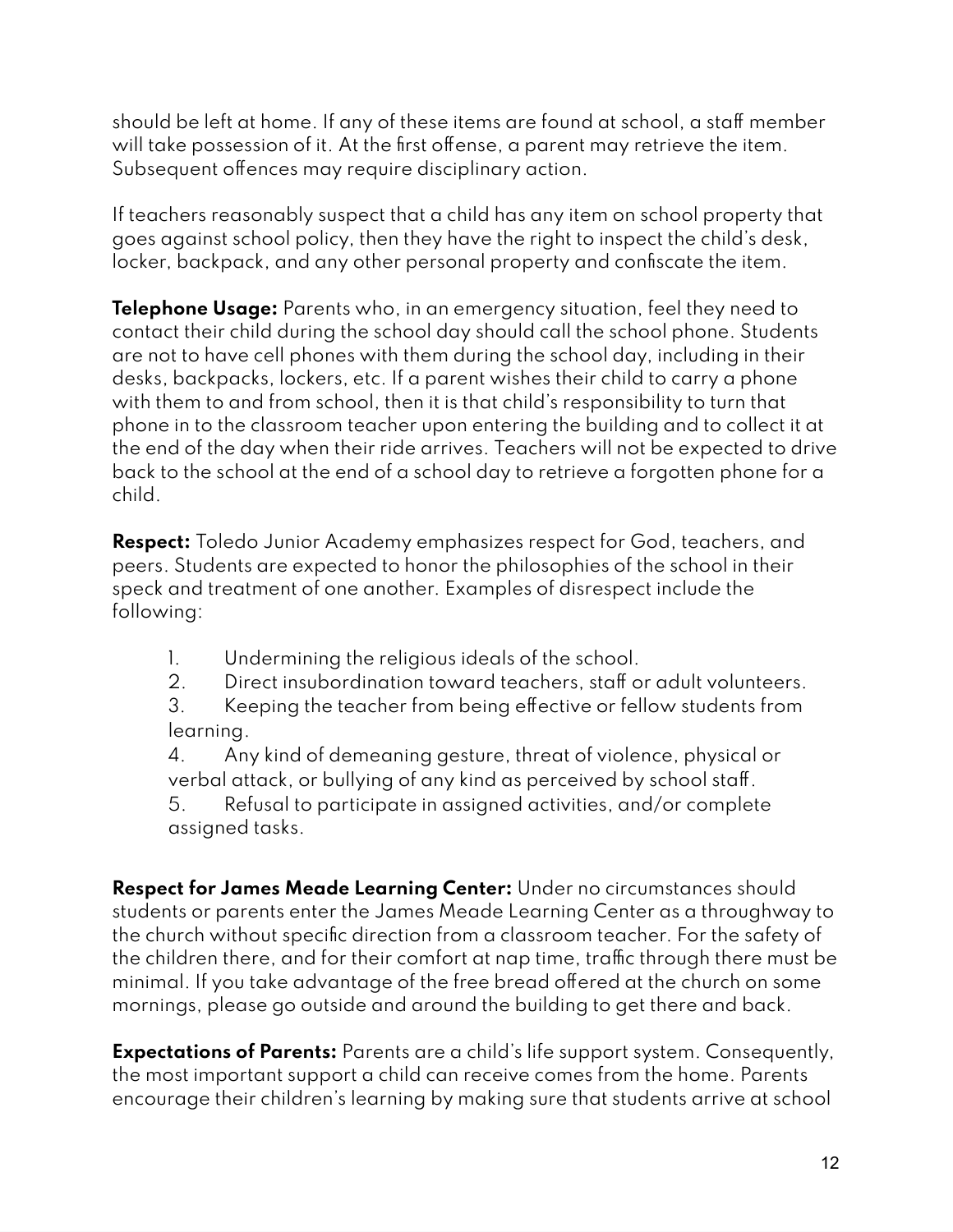on time, rested, fed, appropriately dressed, and ready to learn. Parents and Guardians are expected to set high learning and behavior standards for their children and not allow students to make excuses for irresponsibility.

Toledo Junior Academy values our parents and their input. Parents are encouraged to visit the classrooms. This privilege begins one month after school starts, Visitors need to give the classroom teacher 24 hours' notice prior to their visit.

## **Toledo Junior Academy Anti-Bullying Policy**

Providing a safe, loving, positive environment for each one of our students is our paramount goal. Behavior that is counter to the Toledo Junior Academy vision will not be tolerated and will face disciplinary action. Bullying behavior can take many forms. The following definition and types of conduct are not exhaustive, but provide the basis for the Toledo Junior Academy Anti-Bullying Policy.

### **Definition of Terms**

Harassment, intimidation or bullying means any intentional written, verbal, graphic, or physical act that a student or group of students exhibit toward another particular student(s) in person or by electronic means and the behavior both:

1. Causes mental or physical harm to the other student

2. Is sufficiently severe, persistent or pervasive that it creates an intimidating, threatening or abusive educational environment for the other student.

## **Types of Conduct**

- 1. Physical violence and/or attacks;
- 2. Threats, taunts and intimidation through words and/or gestures;
- 3. Extortion, damage or stealing of money and/or possessions;
- 4. Exclusion from the peer group or spreading rumors; and,

5. Repetitive and hostile behavior with the intent to harm others through the use of information and communication technologies and other Web-based/online sites (also known as "cyber bullying"), such as the following: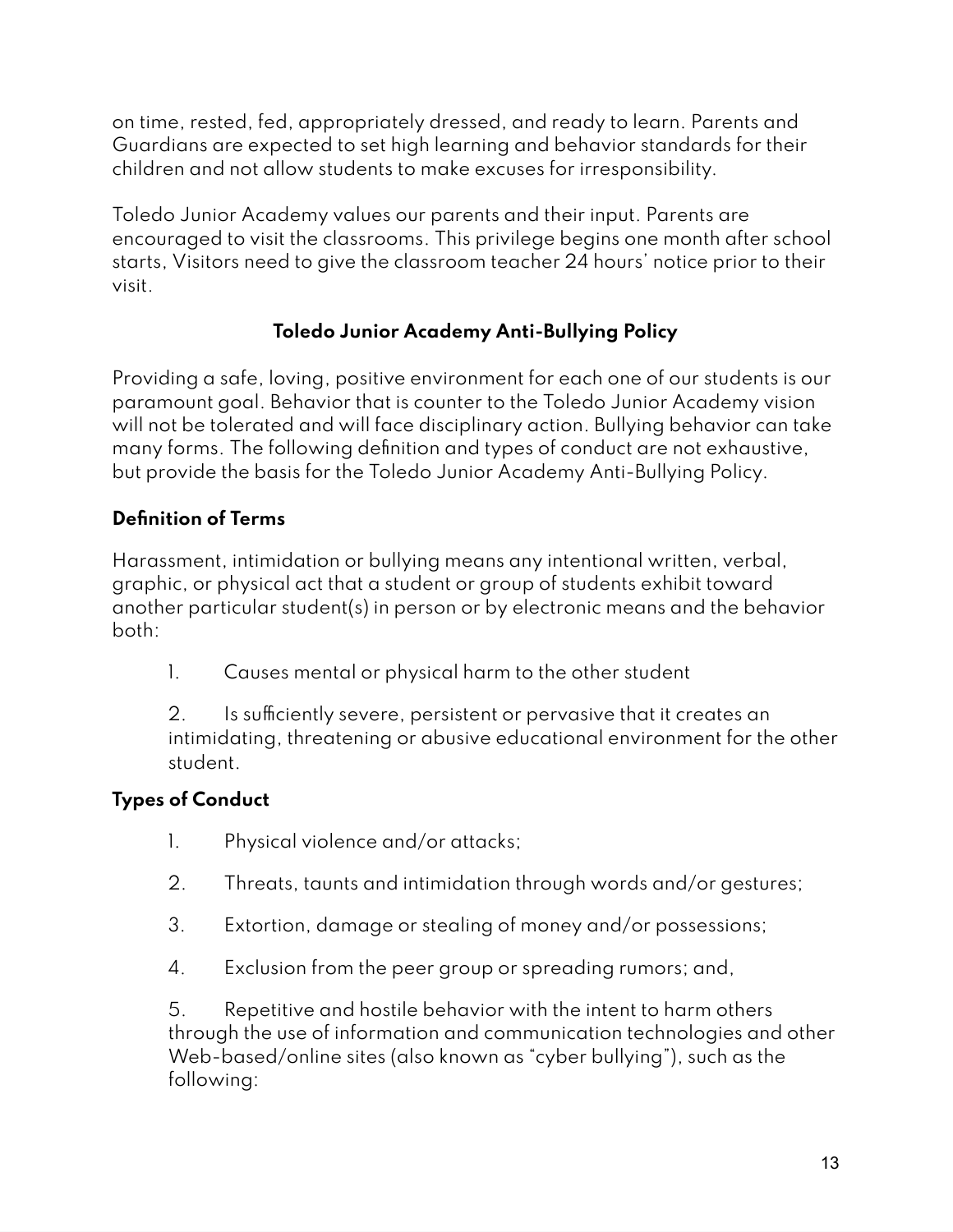1. Posting slurs on Websites where students congregate or on Web blogs (personal online journals or diaries);

2. Sending abusive or threatening instant messages;

3. Using camera phones to take embarrassing photographs of students and posting them online; and,

4. Using Web sites to circulate gossip and rumors to other students;

5. Excluding others from an online group by falsely reporting them for inappropriate language to Internet service providers.

Such behaviors are prohibited on or immediately adjacent to school grounds, at any school-sponsored activity, and on school-provided transportation. Cyber bullying toward fellow Toledo Junior Academy students off school grounds will also face disciplinary action.

**Reporting Process:** Students, parents or guardians and school personnel may make informal/formal complaints of conduct that they consider to be harassment, intimidation and/or bullying by a verbal or written report to a teacher, school administrator, or other school personnel. Such informal/formal complaints shall be reasonably specific as to the actions giving rise to the suspicion of harassment, intimidation and/or bullying, including person(s) involved, number of times and places of the alleged conduct, the target of the prohibited behavior(s), and the names of any potential student or staff witness. A school staff member or administrator who receives an informal/formal complaint shall promptly document the complaint in writing, including the above information. This written report by the school staff member and/or administrator shall be promptly forwarded to the building principal for review.

**False Reporting:** Students that deliberately make false reports of harassment, intimidation, or bullying will face disciplinary action.

**Anonymous Complaints:** Students who make informal/formal complaints as set forth above may request that their name be maintained in confidence by the school staff member(s) and administrator(s) who receive the complaint. The anonymous complaints shall be reviewed and reasonable action will be taken to address the situation, to the extent such action may be taken that (1) does not disclose the source of the complaint, and (2) is consistent with the due process rights of the student(s) alleged to have committed acts of harassment, intimidation and/or bullying.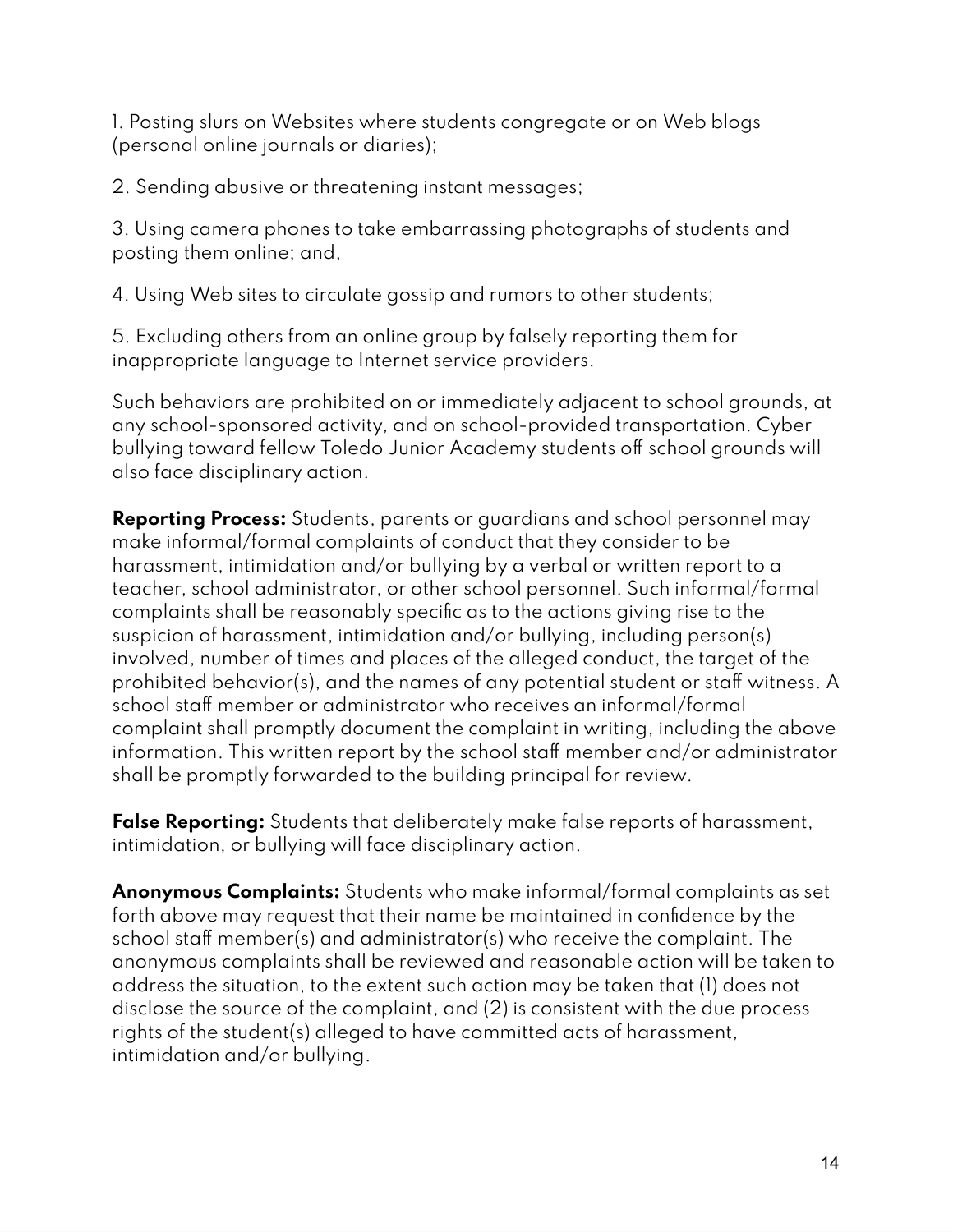### **School Personnel Responsibilities and Intervention Strategies**

The principal and or his/her designee shall be promptly notified of any formal or informal complaint of suspected harassment, intimidation or bullying. Under the direction of the building principal or his/her designee, all such complaints shall be investigated promptly. A written report of the investigation shall be prepared when the investigation is complete. Such a report shall include findings of fact, a determination of whether acts of harassment, intimidation or bullying were verified, and, when prohibited acts are verified, a recommendation for intervention, including disciplinary action shall be included in the report. Where appropriate, written witness statements shall be attached to the report.

Harassment, intimidation and bullying behavior can take many forms and can vary dramatically in seriousness and impact on the targeted individual and other students. Accordingly, there is no one prescribed response to verified acts of harassment, intimidation and bullying.

**Language:** Crude and slang expressions, abusive language, and profanity are prohibited. Teasing or making fun of another person will not be tolerated.

## **Discipline Policy**

All members of the school faculty and staff share in the responsibility for supervision of student conduct. Discipline, when necessary, is designed to be redemptive, remedial, and corrective rather than punitive. All possible effort will be made to solve disciplinary problems by student/teacher/ and/or parent/student/teacher conferences. When these methods fail to bring desired results, a student may be asked to quietly withdraw from the school. Depending on the severity of the offense, the student may be isolated or sent home immediately, bypassing the prescribed steps outlined below.

o **Step 1:** Teacher's Classroom Management (See teacher)

o **Step 2:** Written Behavioral Modification Plan (Informal)

o **Step 3:** Teacher/Parent Communication (or Face-to-Face Meeting) and Written Behavioral Modification Plan (Formal)

o **Step 4:** Teacher/Parent/Principal Meeting (Face to Face) and Written Behavioral Modification Plan

o **Step 5:** Teacher/Parent/Principal/School Board Chair Meeting (Face to Face) and Written Behavioral Modification Plan

o **Step 6:** School Board Disciplinary Committee

## **Teacher's Aide Steps**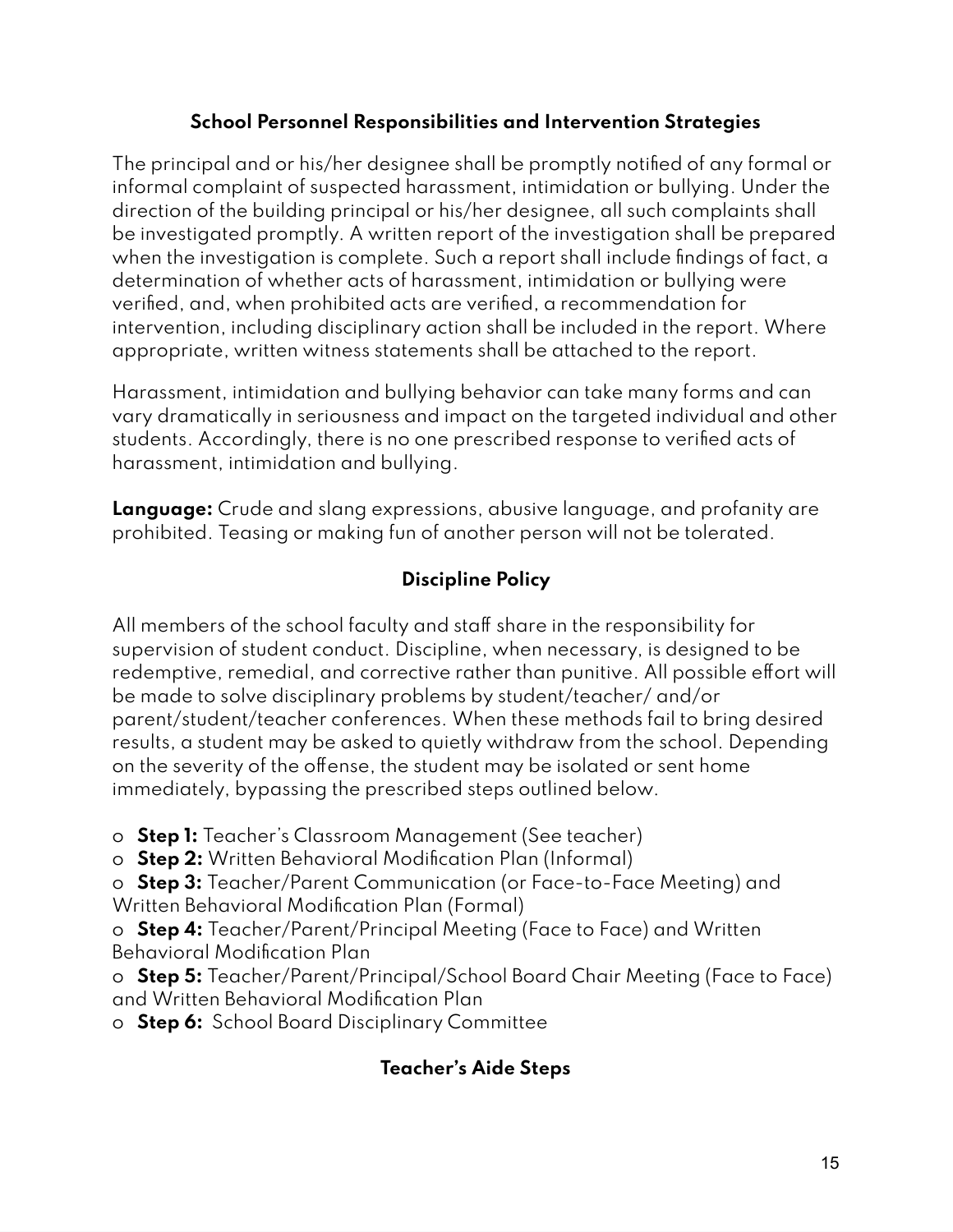- 1. Aide informs Teacher of any behavior issues with students
- 2. Meeting with Teacher/Aide/Parent
- 3. Meeting with Teacher/Principal/Aide/Parent

\*Teachers, Aides, and Staff will not discuss another student for any reason with persons outside of the school staff.

### **Parent/Family Involvement**

We are partners in developing each of our students to achieve their highest potential. Parents, friends, and church members working together are a vital part of the church school program. Involvement helps to accomplish great things by enriching programs, keeping tuition costs as low as possible, completing projects, and building relationships.

**Fundraising Programs:** Support of our programs by family and friends is essential. Toledo Junior Academy encourages parents to participate in the Scrip-Trip programs and to help with any other needs that arise throughout the school year.

**Scrip/Trip Program:** The Scrip/Trip program was started as a means to help the school and to help each family earn extra money toward tuition. Buy a \$10.00 Scrip card and you will receive \$10.00 in value, There are no fees, but you will earn %50 of the profit the school receives toward your tuition. The cards earn from 1.74% up to 15.74% of your purchase depending on the cards you order. It's a prepayment for things you are going to purchase anyway. Payments are due at the time of the incoming order. These credits to your account would be on your January and final May statement.

### **Dress Code and Personal Presentation**

Christian ideals suggest that modesty, neatness, and refinement should characterize the dress and appearance of students attending Toledo Junior Academy. National surveys have shown significant benefits of a dress code policy, including improvement in discipline, increased student safety, decreased peer pressure, increased student achievement, and improved attendance. Given these advantages, Toledo Junior Academy has adopted the following dress code policy.

- 1. Uniforms are to be worn at all times, except on specific days.
- 2. Due to safety and distraction concerns, a student may be asked to remove their jewelry.
- 3. If make-up is worn it should result in a natural appearance.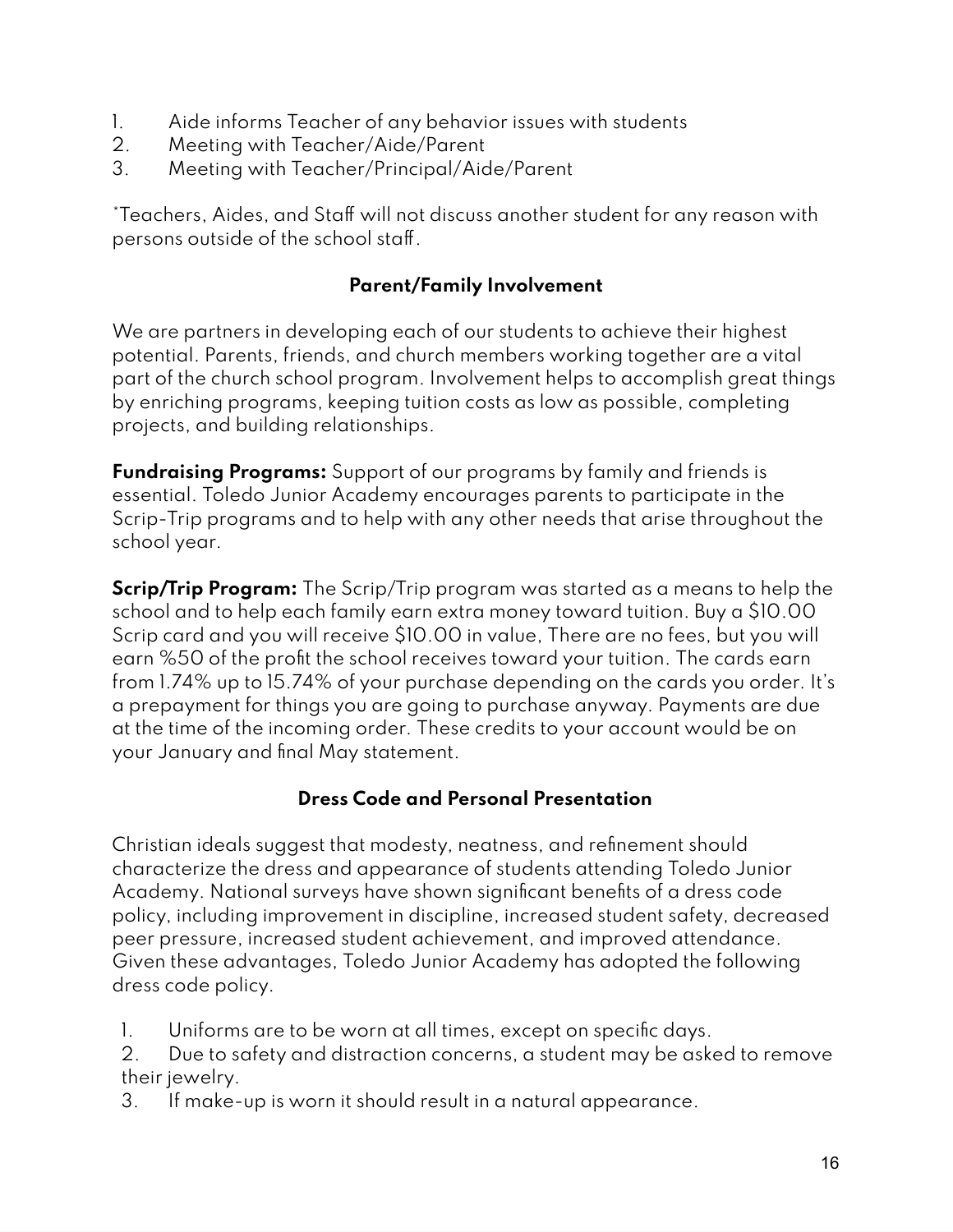- 4. Chewing gum is not allowed.
- 5. Hats are not to be worn in the school building.
- 6. Unnatural hair color is discouraged.

## **Girls:**

· **Jumpers, Slacks, Skirts or modest Walking Shorts**: Navy or Khaki. Shorts and skirts must fall well below the fingertips.

· **Tops:** Shirts, polo or turtleneck, or dresses with sleeves and collars in the following solid colors: White, Red, Light Blue,Hunter Green, or Navy

- **Sweaters:** White, Red, Light Blue, or Navy.
- · **Shoes/Socks:** Shoes with non-marking soles (closed heel and closed toe).
- **Socks:** Socks, leggings, or tights are required.

## **Boys**

- · **Slacks or modest Walking Shorts:** Navy or Khaki.
- · **Tops**: Shirts, polo or turtleneck with sleeves and collars in the following solid colors: White, Red, Light Blue or Navy.
- **Sweaters:** White, Red, Light Blue, Hunter Green, or Navy.
- **Shoes:** Shoes with non-marking soles (closed heel and closed toe.)
- **Socks:** Socks are required. Acceptable sock colors are White, Red, Light Blue, or Navy.
- Shoes with wheels are not appropriate. All wheels must be left at home.

**Dress Down Fridays:** On Fridays, students may wear casual clothes if they choose. They must meet the same modesty standards as the regular dress code. T-shirts with offensive or suggestive pictures or logos are not appropriate. The dress code for shoes remains the same.

**Dress Code Infractions**: Students who dress out of code will take home a note to notify parents of each infraction. At the 3rd infraction, parents will be called to pick the child up from school to go change clothes. Subsequent infractions may be taken to the school board as a discipline issue.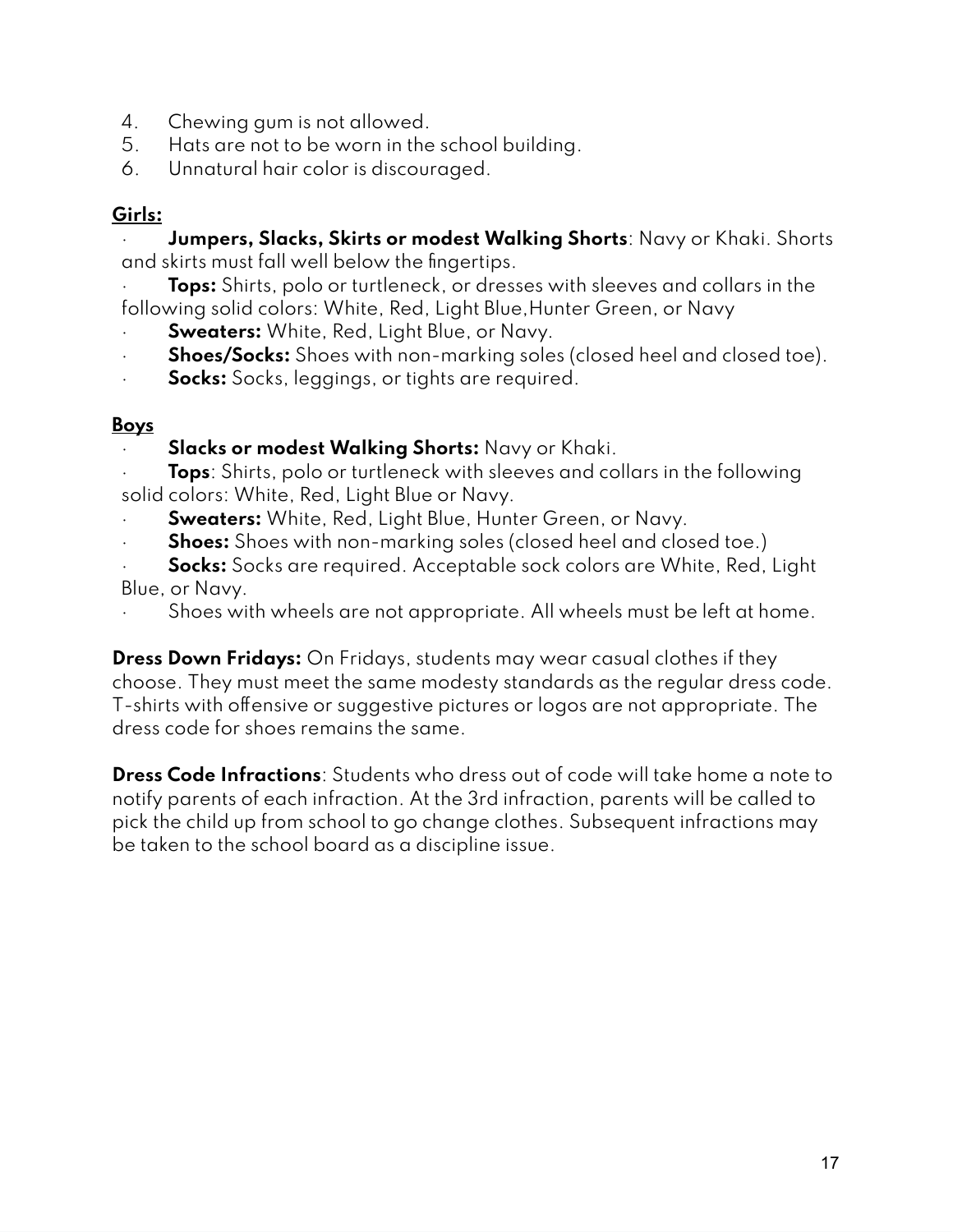### **Grading**

The following grade system will be used at TJA:

#### **Kindergarten:**

| VG. | Very Good                              |
|-----|----------------------------------------|
| S   | Satisfactory                           |
| N   | Needs time, experience, or improvement |

#### **First and Second Grades:**

| Ε | Excellent         |
|---|-------------------|
| S | Satisfactory      |
| N | Needs Improvement |

#### **Third through Eighth Grades:**

| Grade | Percentage: |
|-------|-------------|
| A     | 93-100%     |
| А-    | 90-92%      |
| B+    | 87-89%      |
| B     | 83-86%      |
| В-    | 80-82%      |
| C+    | 77-79%      |
| C     | 73-76%      |
| $C-$  | 70-72%      |
| D+    | $67 - 69%$  |
| D     | $63 - 66%$  |
| D-    | 60-62%      |
| F     | $0 - 59%$   |

**Grade Point Average** is used to determine that student's academic standing.  $A=4.0$  B=3.0 C=2.0 D=1.0 F=0

**Special Recognition** is given for those who achieve the following high academic standards.

| Principal's List | GPA of $3.70-4.0$ , with no D or F |
|------------------|------------------------------------|
| Honor Roll       | GPA of 3.50-3.69, with no D or F   |

**Academic Probation:** Students must maintain a minimum GPA of 2.7 to remain in regular standing. If GPA is below 2.7 the students will be placed on probation for one quarter to bring their grades up. If the grade is not moving toward or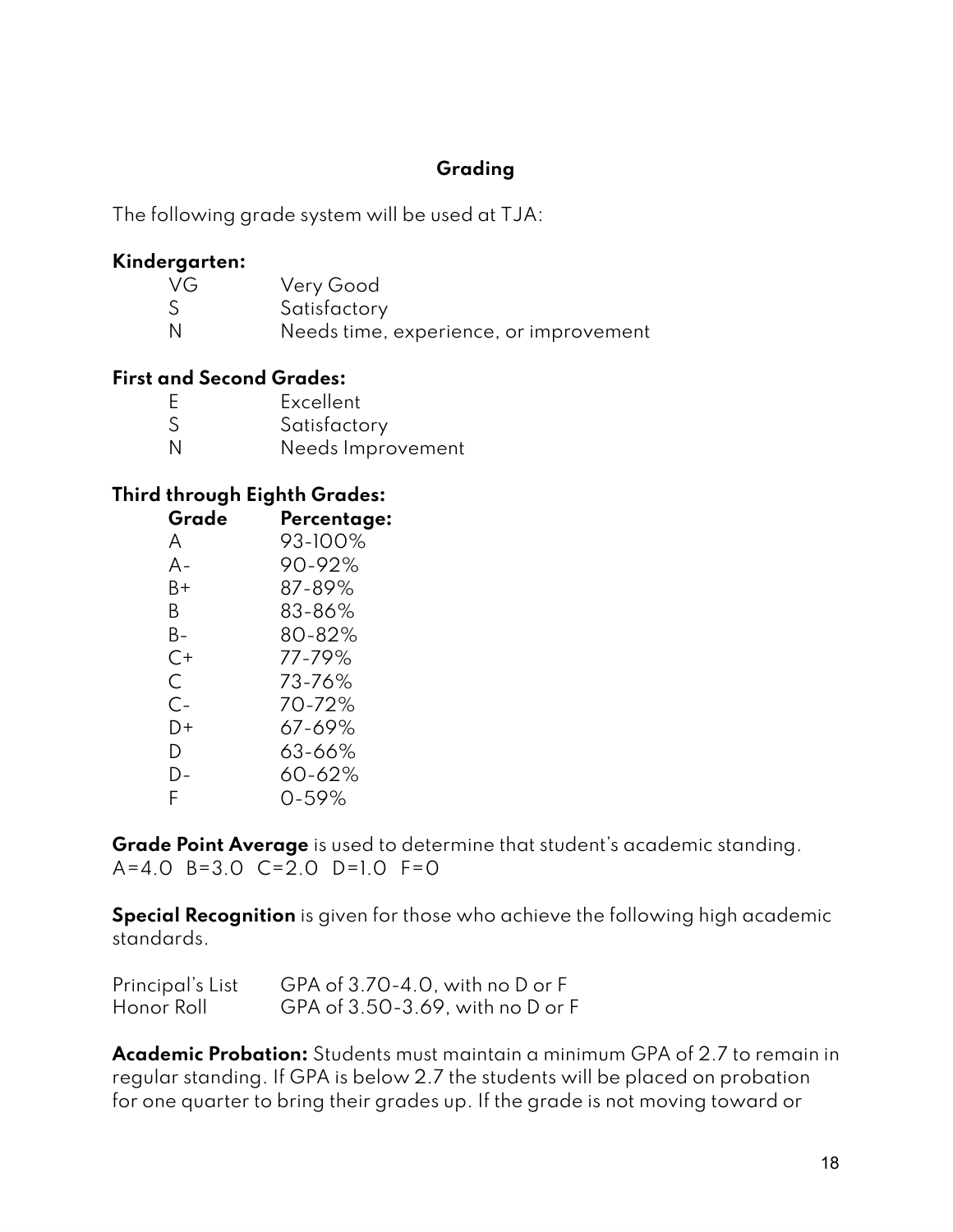above 2.7 at that time, parents/guardians will be required to meet with the student's teacher and may need to complete additional homework assignments. Students who wish to participate in bell choir must remain in regular standing with no grade below a C-.

**Homework:** Homework is designed to be a valid learning aid that reinforces and supplements the learning in the classroom and is to be completed outside of school hours. If students are unable to complete class assignments during normal school hours, the work may be sent home, at the teacher's discretion, to be completed in addition to the regular homework assignment.

Parents can help children with work at home by providing a wholesome atmosphere free from undue strain and pressure, and by providing a regular time period and place in which to work. Children are expected to prepare their work neatly and accurately and to submit the assignments on time. Late, substandard, and/or messy/illegible work will receive no credit.

### **General Policies and Procedures**

**Student Accident or Sickness:** In case of accident or sickness, necessary first aid will be given. Parent Release Forms for Medical Treatment **must** be signed at registration. School staff will only dispense over-the-counter medication if the permission sheet is signed and in the child's student file. Students are never to carry or administer their own medication. School staff will only administer prescription medication if the parent and doctor have signed the release form for medical treatment.

A child who has a fever should be kept home until 24 hours unmedicated and fever-free. Keep your child at home if he/she shows symptoms of any communicable illness. Extended absence from P.E. will require a medical excuse.

**Student Accident Insurance:** Students are covered by the Ohio Conference insurance policy. The insurance covers the students when on school property or under school jurisdiction such as a field trip. Personal insurance applies for minor student injuries.

**Field Trips:** Teachers will announce field trips in advance so parents may plan. Usually, each trip requires a transportation and/or admission charge to cover costs. Parents/Adults who wish to drive must complete an online course for volunteers (approximately an hour), pass a background check, have proper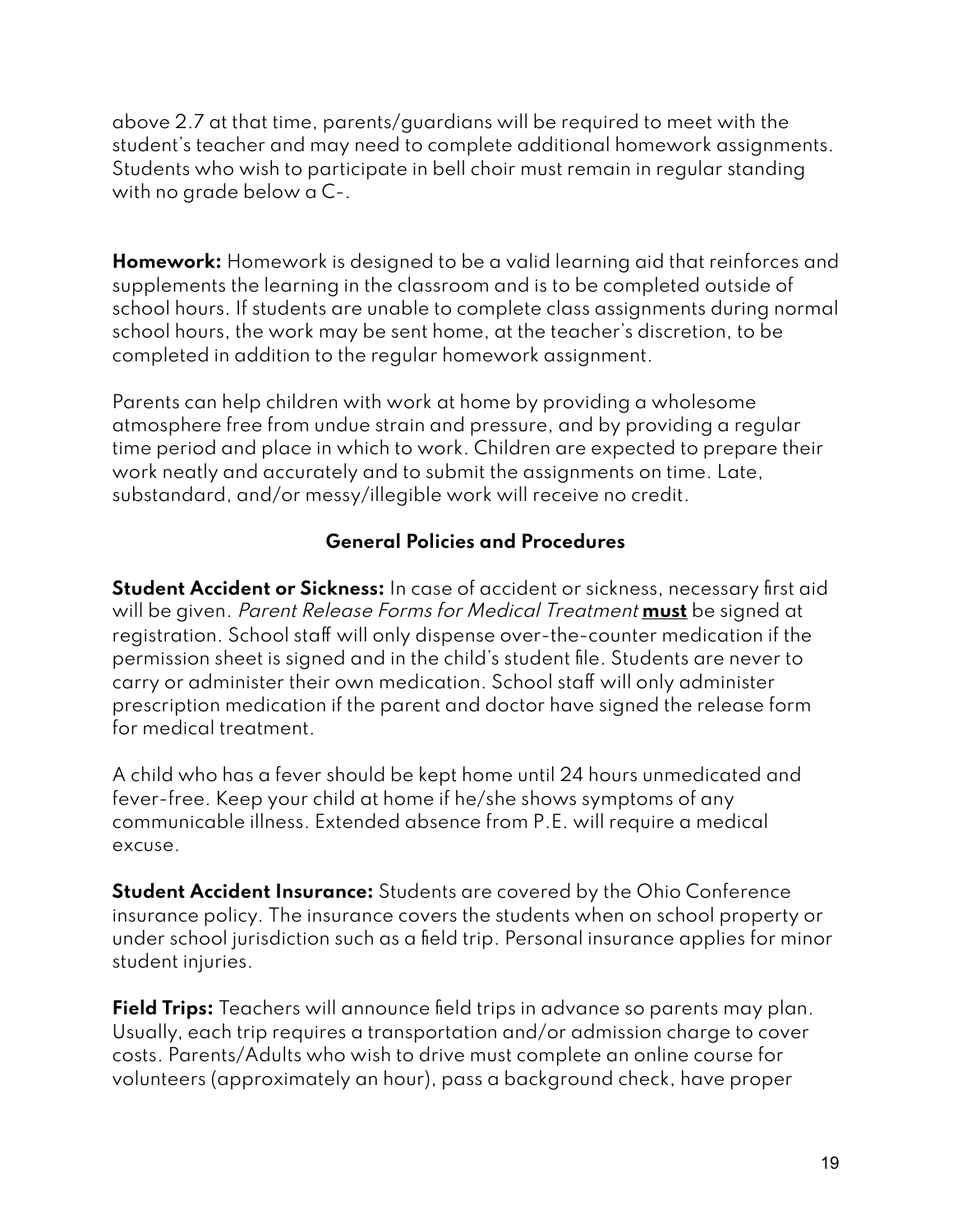insurance with copies in the school file, and have a copy of a valid driver's license on file.

**Progress:** Progress report cards are issued after each nine-week period. Interim grade reports are sent home intermittently with graded work. These reports and the graded work should be examined by the parent(s) and discussed with the student so that any problems that arise can be solved before they become too large to handle.

**Parent/Teacher Conference:** Parent/Teacher conferences are scheduled twice a year. Notices will be sent home to schedule a convenient time for the conference. If a parent-teacher conference is required, the teacher will hold the report cards until the conference is met. The faculty welcomes conferences whenever you would like to discuss events involving your child. Please call the teacher to set up an after-school appointment.

**Teacher Expectations:** Teachers are bound by the policies outlined in the Teachers Handbook of the Ohio Conference of SDA Office of Education.

**Sexual Harassment:** Sexual harassment is improper, immoral, illegal, and will not be tolerated.

**Alcohol/Drugs/Tobacco:** Using, handling, or possessing illegal drugs, tobacco, or alcohol is prohibited and will result in dismissal. Misusing or distributing prescription or over-the-counter medications will result in disciplinary action.

### **Disagreements**

In case of disagreements between parents and teachers, we encourage the use of the principle given to us in Matthew 18. "Moreover if your brother sins against you, go and tell him his fault between you and him alone..." (Matthew 18:15) Whenever problems occur, the following steps should be taken:

**Step 1:** Attempt to resolve the problem with the teacher involved. If not resolved after reasonable effort,

**Step 2:** Discuss the matter with the principal and teacher, together. If not resolved after reasonable effort,

**Step 3:** Discuss the matter with the teacher, principal, and school board chair or member of the school board. If not resolved after reasonable effort,